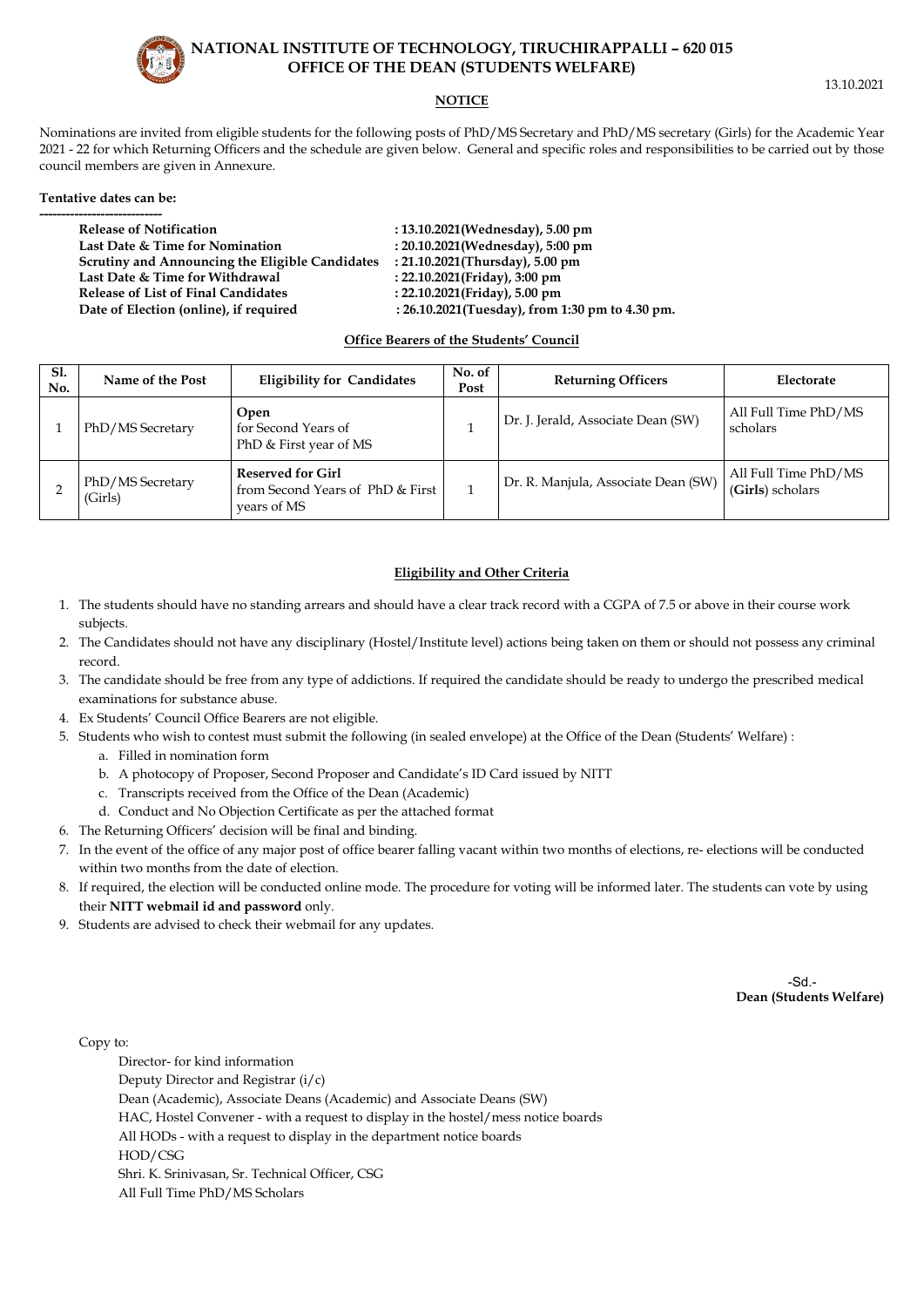

### NATIONAL INSTITUTE OF TECHNOLOGY TIRUCHIRAPPALLI OFFICE OF THE STUDENTS WELFARE

Tel: 0431-2503040 Fax: 0431-2500133 Website:www.nitt.edu

**ELECTION FOR THE OFFICE BEARERS OF STUDENTS COUNCIL - 2021-2022** 

|  |  | <b>NOMINATION FORM</b> |  |
|--|--|------------------------|--|
|  |  |                        |  |

Date:

**NAME OF THE POST:** 

**NAME OF THE CANDIDATE:** 

**NAME OF THE PROPOSER:** 

**NAME OF THE SECONDER:** 

academic year 2021-22 . Photocopy of my Identity Card is submitted herewith.

**Signature with Date:** 

Name: (Block Letters) Roll No. / Branch:

academic year 2021-22 . Photocopy of my Identity Card is submitted herewith.

> **Signature with Date:** Name:

(Block Letters)

Roll No. / Branch:

I hereby agree to be a candidate for the said post and declare that if I am elected, shall always uphold the dignity of the office in discharging my responsibilities. I certify that I have no addictions whatsoever and if needed, I will undergo narcotic test for substance abuse.

**Signature of the Candidate with Date:** 

Name: (Block Letters)

Roll No. / Branch:

**Mobile No.:** 

### **ROLES AND ESPONSIBILITIES**

| <b>PhD SECRETARY</b> | Stipend regulation for PhD/MS.                                          |
|----------------------|-------------------------------------------------------------------------|
|                      | Coordinate with RSF association activities.<br>۰                        |
|                      | Coordinate PhD alumni interaction.<br>٠                                 |
|                      | Coordinate various academic and non-academic activities related to<br>٠ |
|                      | PhD students.                                                           |
|                      | Responsible for PhD student's club interaction<br>۰                     |
|                      | Member of Quarters Allotment Committee for PhD Students.<br>۰           |
|                      | Member of Ph. D students' grievance committee.<br>۰                     |
| <b>PhD SECRETARY</b> | Stipend regulation for PhD/MS.<br>٠                                     |
| (GIRLS)              | Coordinate with RSF association activities.<br>۰                        |
|                      | Coordinate PhD alumni interaction.                                      |
|                      | Coordinate various academic and non-academic activities related to      |
|                      | PhD students.                                                           |
|                      | Responsible for PhD student's club interaction                          |
|                      | Member of Hospital Advisory Committee                                   |